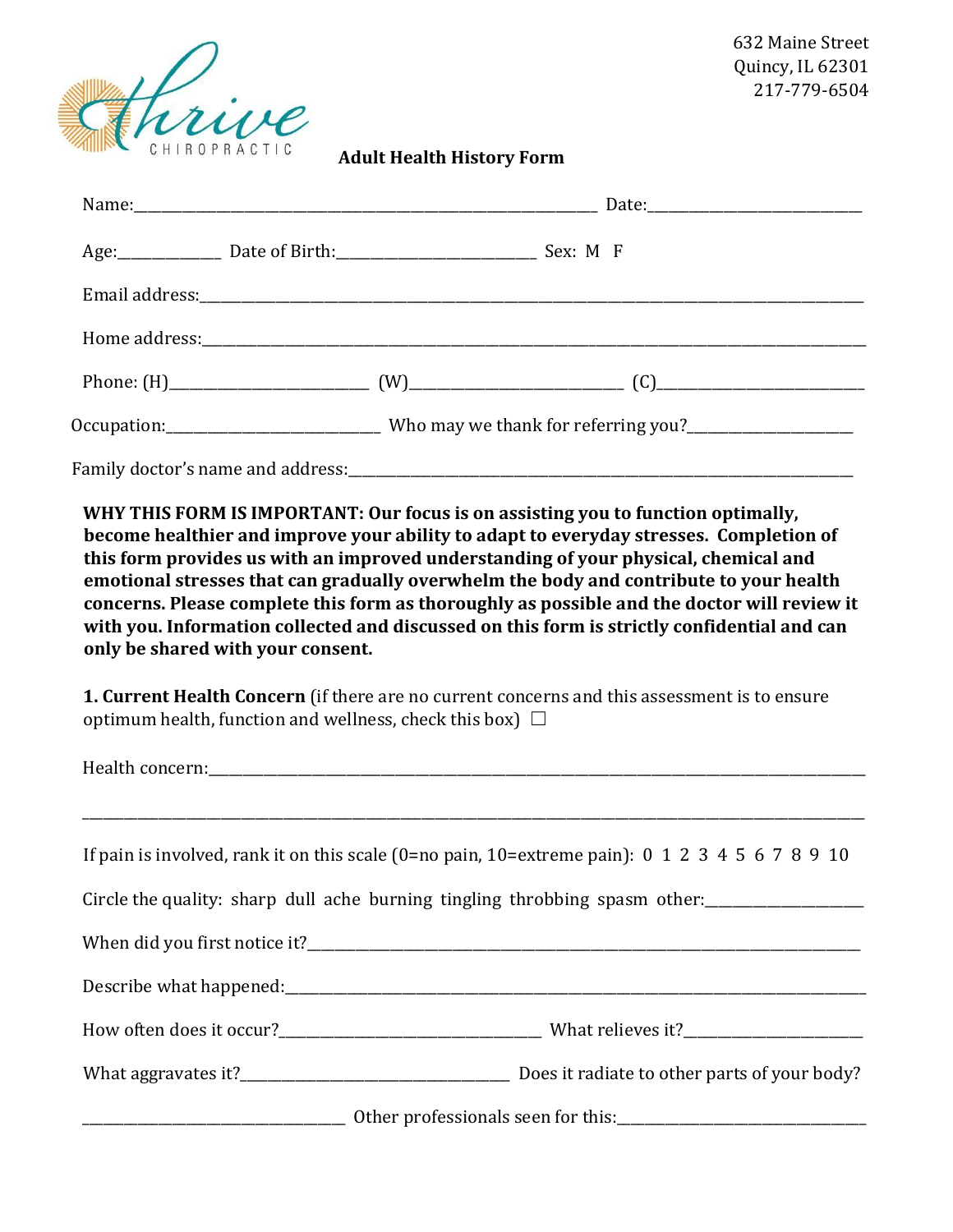Is this the result of a car accident? **YES NO** 

**Other health concerns:** Please note all other health concerns in the past (P) or current (C).

| P C                       | $\frac{1}{2}$ reason to the state of the context is the past $\left(\frac{1}{2}\right)$ of earlier $\left(\frac{1}{2}\right)$<br>P C | P C                           |
|---------------------------|--------------------------------------------------------------------------------------------------------------------------------------|-------------------------------|
| <b>ADD</b>                | Epilepsy                                                                                                                             | <b>Migraines</b>              |
| Allergies                 | Fatigue                                                                                                                              | Miscarriage                   |
| Asthma                    | $\Box$ Fertility issues                                                                                                              | Multiple sclerosis            |
| Appendicitis              | $\Box$ Frequent colds/sickness                                                                                                       | Numbness/tingling             |
| Autoimmunity              | Headaches                                                                                                                            | Osteoarthritis                |
| <b>Bleeding disorders</b> | Heartburn                                                                                                                            | Osteoporosis                  |
| <b>Bloating</b>           | Hepatitis                                                                                                                            | Parkinson's disease           |
| <b>Bronchitis</b>         | Hernia                                                                                                                               | Pinched nerve                 |
| Cancer:                   | Herniated disc                                                                                                                       | Pneumonia                     |
| Cardiovascular disease    | High cholesterol                                                                                                                     | $\Box$ Prostate problems      |
| Cataracts                 | $\Box$ Hypertension                                                                                                                  | $\Box$ Psoriasis              |
| $\Box$ Constipation       | $\Box$ Hypoglycemia                                                                                                                  | Rheumatoid arthritis          |
| <b>Diabetes</b>           | $\Box$ Indigestion                                                                                                                   | Stroke                        |
| Diarrhea                  | Kidney disease                                                                                                                       | Thyroid issues                |
| Difficulty concentrating  | Lightheadedness                                                                                                                      | Tonsillitis                   |
| Digestive issues          | Liver disease                                                                                                                        | Ulcerative colitis            |
| <b>Dizziness</b>          | Loss of balance                                                                                                                      | <b>Ulcers</b>                 |
| Emphysema                 | Menstrual pain/dysfunction $\Box$                                                                                                    | $\Box$ Urinarytract infection |
|                           |                                                                                                                                      | $\Box$ Other:                 |

**2. Family Health History:** Please note if your spouse (SP), son (S), daughter (D), mother (M) or father (F) have or have had any of the following conditions.

| Arthritis_______________ |                                                                                     | Menstrual disorder__________        |
|--------------------------|-------------------------------------------------------------------------------------|-------------------------------------|
| Asthma                   | Digestive issues____________                                                        | Migraines____________________       |
| ADD/ADHD__________       | Disc problems______________                                                         |                                     |
| Allergies                |                                                                                     |                                     |
| Back troubles            | Fibromyalgia                                                                        | Shoulder pain____________           |
| Bed wetting__________    | Headaches <b>Manual</b>                                                             | Sinus issues<br><u>Sinus</u> issues |
|                          | High blood pressure_______                                                          | Stroke                              |
| Carpal tunnel            | $\text{Hip pain}\_\_\_\_\_\_\_\_\_\_\_\_\_\_\_\_\_\_\_\_\_\_\_\_\_\_\_\_\_\_\_\_\_$ | TMJ disorder____________            |

## **3. Physical Stresses:**

| Any significant injuries, falls or traumas during infancy or childhood? YES NO UNSURE |  |  |
|---------------------------------------------------------------------------------------|--|--|
| (if yes please explain)                                                               |  |  |

Any significant injuries, falls or traumas during adulthood? **YES NO UNSURE**  $(f \text{ is please explain})$ 

Any hospital visits? **YES NO** Have you had any surgeries, fractures, accidents? **YES NO** (if yes explain and dates)\_\_\_\_\_\_\_\_\_\_\_\_\_\_\_\_\_\_\_\_\_\_\_\_\_\_\_\_\_\_\_\_\_\_\_\_\_\_\_\_\_\_\_\_\_\_\_\_\_\_\_\_\_\_\_\_\_\_\_\_\_\_\_\_\_\_\_\_\_\_\_\_\_\_\_\_\_\_\_\_\_\_\_\_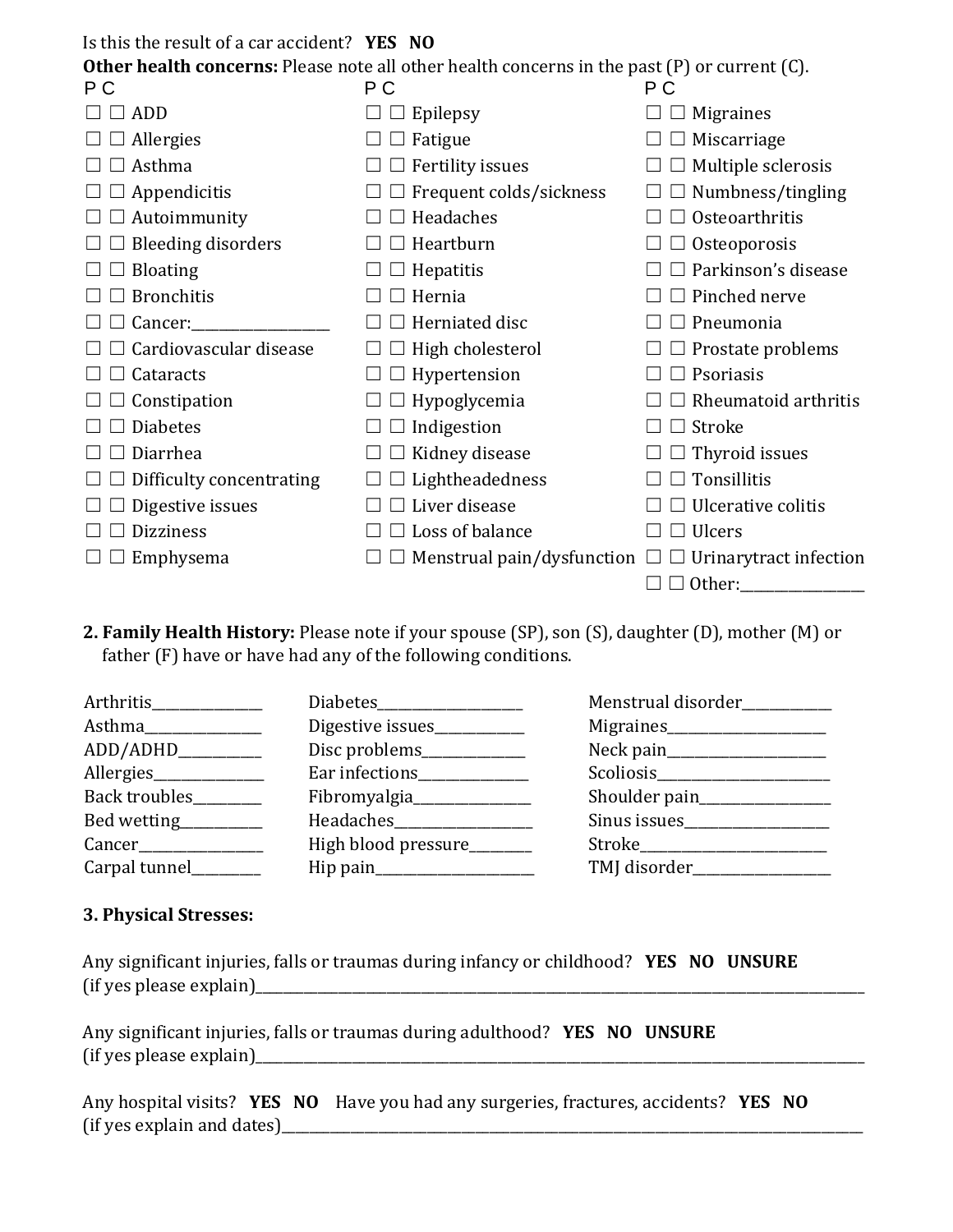Any repetitive postures or movements on a daily basis (sitting, factory work, driving)? **YES NO**   $(i)$  fif yes please explain)

Any hobbies that are physically strenuous or have repetitive movements? **YES NO**  $(if yes please explain)$ 

Any vehicle accidents? **YES NO** Describe and dates What is your usual exercise routine?

Give yourself a score from 0-10 on the overall physical stresses in your life (0=no physical stress, 10=maximal physical stress)

## **4. Chemical Stresses:**

Do you take prescription or over-the-counter medications? **YES NO** Name of medication and reason

\_\_\_\_\_\_\_\_\_\_\_\_\_\_\_\_\_\_\_\_\_\_\_\_\_\_\_\_\_\_\_\_\_\_\_\_\_\_\_\_\_\_\_\_\_\_\_\_\_\_\_\_\_\_\_\_\_\_\_\_\_\_\_\_\_\_\_\_\_\_\_\_\_\_\_\_\_\_\_\_\_\_\_\_\_\_\_\_\_\_\_\_\_\_\_\_\_\_\_\_\_\_\_\_\_\_\_\_\_\_\_\_\_

\_\_\_\_\_\_\_\_\_\_\_\_\_\_\_\_\_\_\_\_\_\_\_\_\_\_\_\_\_\_\_\_\_\_\_\_\_\_\_\_\_\_\_\_\_\_\_\_\_\_\_\_\_\_\_\_\_\_\_\_\_\_\_\_\_\_\_\_\_\_\_\_\_\_\_\_\_\_\_\_\_\_\_\_\_\_\_\_\_\_\_\_\_\_\_\_\_\_\_\_\_\_\_\_\_\_\_\_\_\_\_\_\_

Do you take supplements? **YES NO** Supplement and reason\_\_\_\_\_\_\_\_\_\_\_\_\_\_\_\_\_\_\_\_\_\_\_\_\_\_\_

Do you smoke? **YES NO** Packs per day\_\_\_\_\_\_\_\_\_\_\_\_\_\_\_\_\_\_\_\_\_\_\_\_\_\_\_\_\_\_\_\_\_\_\_\_\_\_\_\_\_\_\_\_\_\_\_\_\_\_\_\_\_\_\_\_\_\_\_\_\_\_\_\_\_\_

Do you drink alcohol? **YES NO** Drinks per day\_\_\_\_\_\_\_\_\_\_\_\_\_\_\_\_\_\_\_\_\_\_\_\_\_\_\_\_\_\_\_\_\_\_\_\_\_\_\_\_\_\_\_\_\_\_\_\_\_\_\_\_\_\_\_\_\_

Do you eat processed food, junk food, fast food, etc. regularly? **YES NO OCASSIONALLY**

Do you drink soda, diet soda, energy drinks, or sports drinks regularly? **YES NO OCASSIONALLY**

Are you exposed to pollutants, strong smells, or chemicals regularly? **YES NO OCASSIONALLY**

Do you use natural products in your home (skin care, hair care, cleaning supplies, etc.)? **YES NO**

Give yourself a score from 0-10 on the overall chemical stresses in your life (0=no chemical stress, 10=maximal chemical stress)\_\_\_\_\_\_\_\_\_\_\_\_\_\_\_\_\_\_\_\_\_\_\_\_\_\_\_\_\_\_\_\_\_\_\_\_\_\_\_\_\_\_\_\_\_\_\_\_\_\_\_\_\_\_\_\_\_\_\_\_\_\_\_\_\_\_\_\_\_\_\_\_\_\_\_\_\_\_\_

## **5. Mental/Emotional Stresses:**

Rank the following areas of your life from 0-10 (0=no mental/emotional stress, 10=maximal mental/emotional stress):

Relationships\_\_\_\_\_\_\_\_\_\_\_\_\_\_ Work/career\_\_\_\_\_\_\_\_\_\_\_\_\_\_\_ Finances\_\_\_\_\_\_\_\_\_\_\_\_\_\_\_\_ Hobbies\_\_\_\_\_\_\_\_\_\_\_ Time management\_\_\_\_\_\_\_\_\_\_\_\_\_\_\_ Quality of sleep\_\_\_\_\_\_\_\_\_\_\_\_\_\_\_ Health\_\_\_\_\_\_\_\_\_\_\_\_\_\_\_

Do you practice some form of prayer, breath work, meditation or other activity to reduce your stress? **YES NO** Explain